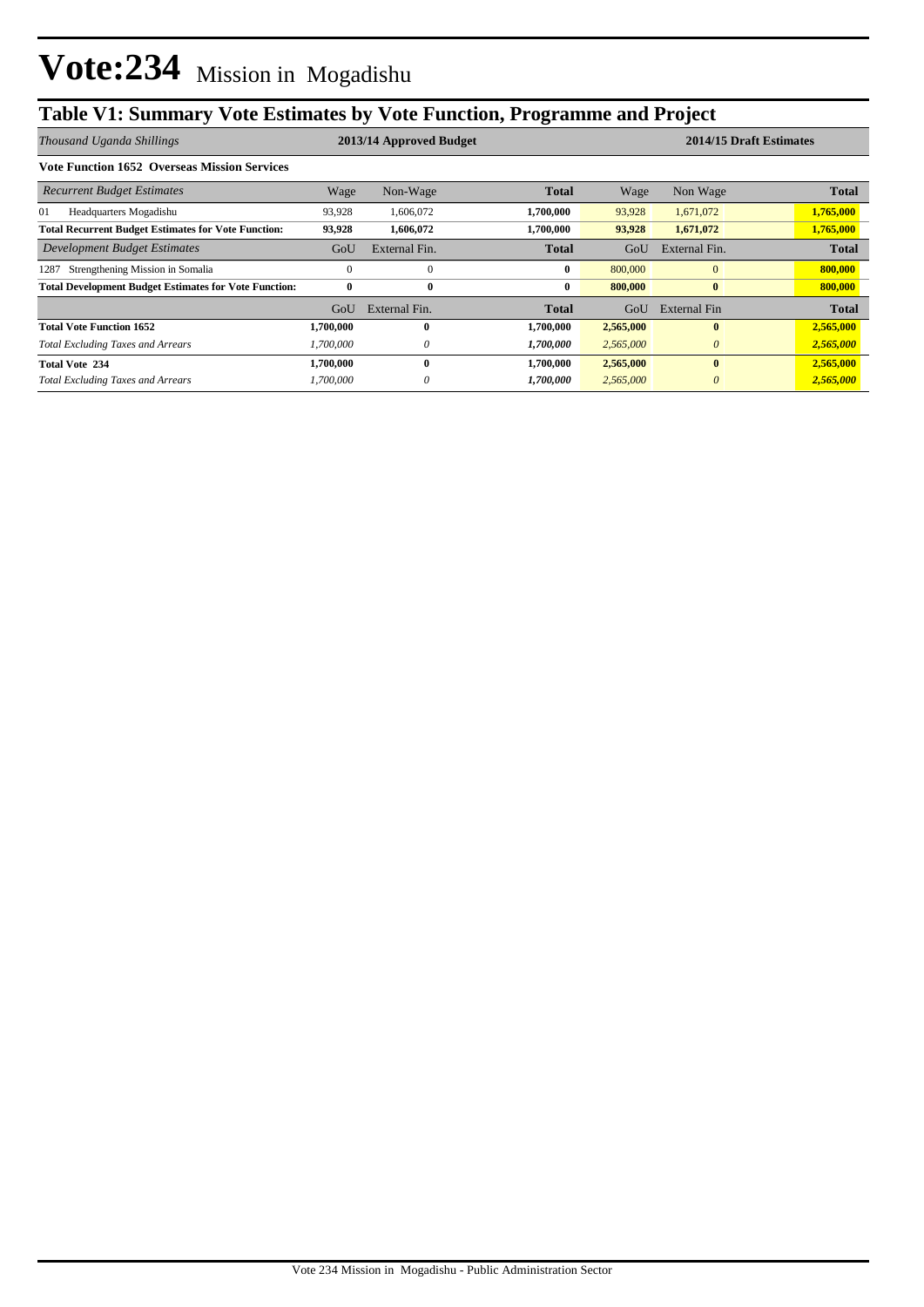# **Vote:234** Mission in Mogadishu

## **Table V2: Summary Vote Estimates by Item**

| Thousand Uganda Shillings                               |           | 2013/14 Approved Budget |              | 2014/15 Draft Estimates |                       |              |  |
|---------------------------------------------------------|-----------|-------------------------|--------------|-------------------------|-----------------------|--------------|--|
|                                                         |           | GoU External Fin.       | <b>Total</b> |                         | GoU External Fin.     | <b>Total</b> |  |
| <b>Employees, Goods and Services (Outputs Provided)</b> | 1,700,000 | 0                       | 1,700,000    | 1,765,000               | $\boldsymbol{\theta}$ | 1,765,000    |  |
| 211103 Allowances                                       | 458,832   | $\mathbf{0}$            | 458,832      | 652,688                 | $\mathbf{0}$          | 652,688      |  |
| 211105 Missions staff salaries                          | 93,928    | $\mathbf{0}$            | 93,928       | 93,928                  | $\mathbf{0}$          | 93,928       |  |
| 213001 Medical expenses (To employees)                  | 156,546   | $\Omega$                | 156,546      | 156,546                 | $\overline{0}$        | 156,546      |  |
| 221007 Books, Periodicals & Newspapers                  | 2,609     | $\mathbf{0}$            | 2,609        | 4,700                   | $\mathbf{0}$          | 4,700        |  |
| 221011 Printing, Stationery, Photocopying and Binding   | 10,436    | $\Omega$                | 10,436       | 18,500                  | $\Omega$              | 18,500       |  |
| 221012 Small Office Equipment                           | 5,218     | $\mathbf{0}$            | 5,218        | 5,218                   | $\overline{0}$        | 5,218        |  |
| 221014 Bank Charges and other Bank related costs        | 13,046    | $\Omega$                | 13,046       | 2,046                   | $\Omega$              | 2,046        |  |
| 222001 Telecommunications                               | 67,837    | $\mathbf{0}$            | 67,837       | 46,837                  | $\overline{0}$        | 46,837       |  |
| 222002 Postage and Courier                              | 5,218     | $\Omega$                | 5,218        | 9,218                   | $\Omega$              | 9,218        |  |
| 222003 Information and communications technology (ICT)  | 13,046    | $\Omega$                | 13,046       | 18,046                  | $\Omega$              | 18,046       |  |
| 223001 Property Expenses                                | $\Omega$  | $\Omega$                | 0            | 8,091                   | $\Omega$              | 8,091        |  |
| 223003 Rent – (Produced Assets) to private entities     | 13,046    | $\mathbf{0}$            | 13,046       | 291,046                 | $\overline{0}$        | 291,046      |  |
| 223004 Guard and Security services                      | 90,170    | $\Omega$                | 90,170       | 152,160                 | $\Omega$              | 152,160      |  |
| 223006 Water                                            | 18,786    | $\mathbf{0}$            | 18,786       | 18,786                  | $\overline{0}$        | 18,786       |  |
| 224002 General Supply of Goods and Services             | 26,091    | $\mathbf{0}$            | 26,091       | $\overline{0}$          | $\Omega$              | $\mathbf{0}$ |  |
| 227001 Travel inland                                    | 13,046    | $\mathbf{0}$            | 13,046       | 26,046                  | $\overline{0}$        | 26,046       |  |
| 227002 Travel abroad                                    | 52,182    | $\mathbf{0}$            | 52,182       | 78,182                  | $\Omega$              | 78,182       |  |
| 227004 Fuel. Lubricants and Oils                        | 109,582   | $\mathbf{0}$            | 109,582      | 104,582                 | $\overline{0}$        | 104,582      |  |
| 228001 Maintenance - Civil                              | 519,073   | $\boldsymbol{0}$        | 519,073      | 28,073                  | $\Omega$              | 28,073       |  |
| 228002 Maintenance - Vehicles                           | 10,436    | $\boldsymbol{0}$        | 10,436       | 39,436                  | $\overline{0}$        | 39,436       |  |
| 228004 Maintenance - Other                              | 20,873    | $\mathbf{0}$            | 20,873       | 10,873                  | $\mathbf{0}$          | 10,873       |  |
| <b>Investment</b> (Capital Purchases)                   | 0         | 0                       | 0            | 800,000                 | $\theta$              | 800,000      |  |
| 231004 Transport equipment                              |           | $\mathbf{0}$            | 0            | 574,000                 | $\mathbf{0}$          | 574,000      |  |
| 231005 Machinery and equipment                          | $\Omega$  | $\boldsymbol{0}$        | 0            | 226,000                 | $\mathbf{0}$          | 226,000      |  |
| <b>Grand Total Vote 234</b>                             | 1.700.000 | $\bf{0}$                | 1,700,000    | 2,565,000               | $\bf{0}$              | 2,565,000    |  |
| <b>Total Excluding Taxes and Arrears</b>                | 1,700,000 | 0                       | 1,700,000    | 2,565,000               | $\theta$              | 2,565,000    |  |